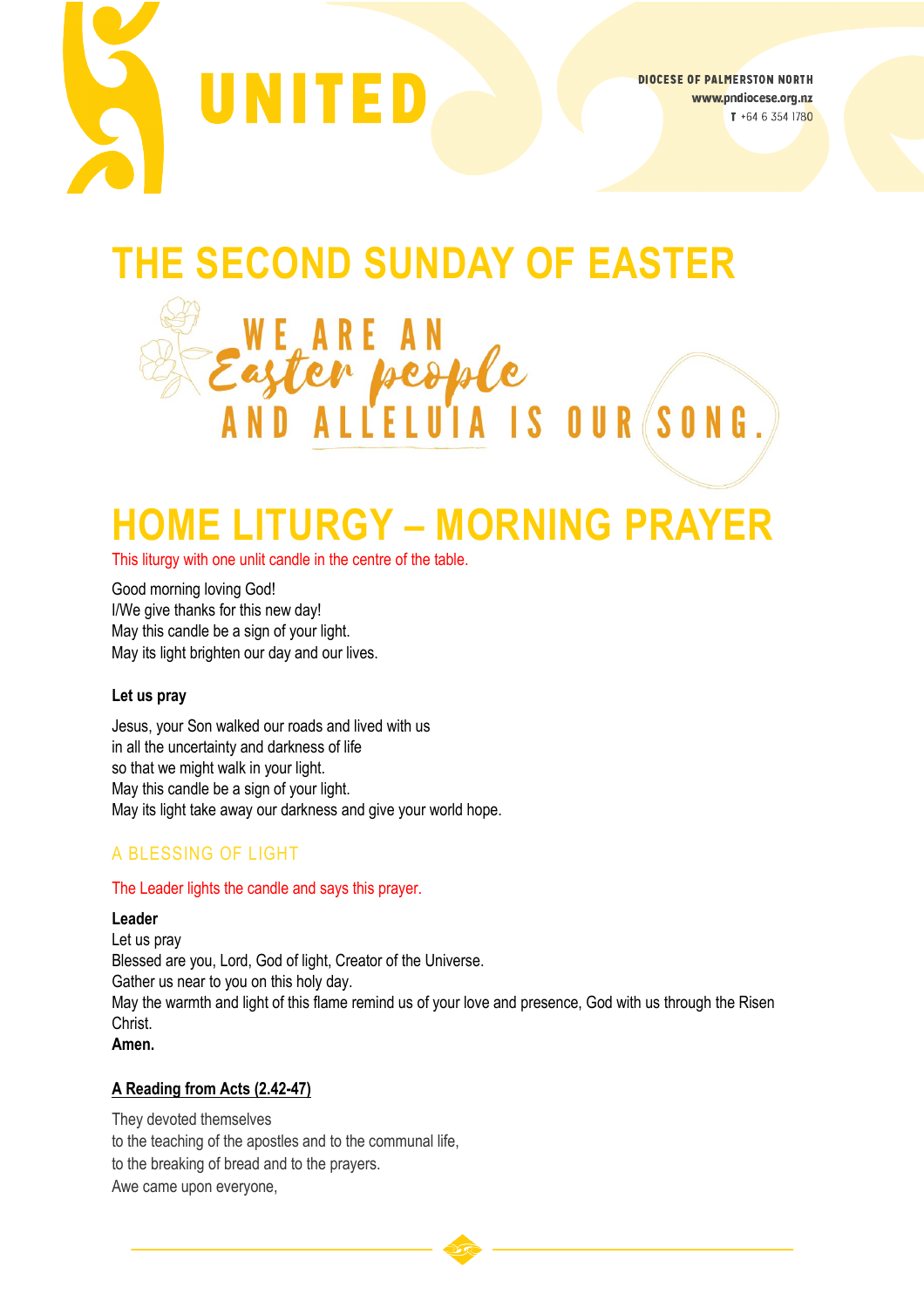and many wonders and signs were done through the apostles. All who believed were together and had all things in common; they would sell their property and possessions and divide them among all according to each one's need. Every day they devoted themselves to meeting together in the temple area and to breaking bread in their homes. They ate their meals with exultation and sincerity of heart, praising God and enjoying favour with all the people. And every day the Lord added to their number those who were being saved.

#### Please add your own prayers

**The Lord's Prayer** Everyone prays this together

Our Father in heaven, hallowed be your name, your kingdom come, your will be done, on earth as in heaven. Give us today our daily bread. Forgive us our sins as we forgive those who sin against us. Save us from the time of trial and deliver us from evil. For the kingdom, the power, and the glory are yours now and for ever. Amen.

#### **Leader**

God almighty, merciful Saviour, You are our faith and our great consolation. Bless us in the days to come that we may radiate your peace and healing to the world. In Christ's name.

#### **Amen**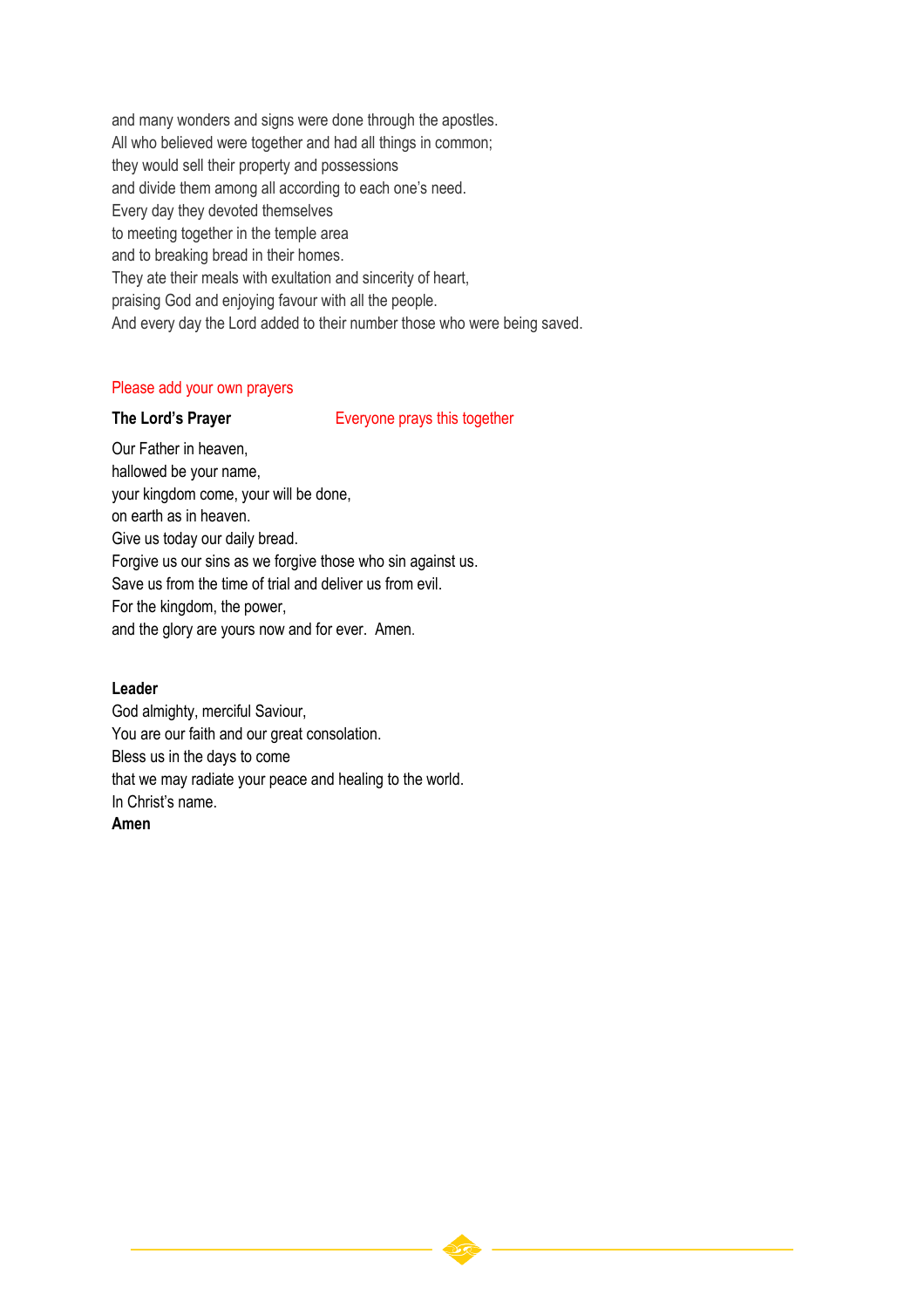# **THE HOME LITURGY – EVENING PRAYER**

This liturgy maybe shared at the table before a meal, with three unlit candles in the centre of the table. The following may be said by one person or everyone.

#### The first candle is lit.

Loving God, (Father and Mother of us all), in the family life you have given to us, you have offered us yourself. May this candle be a sign of your light. May its light take away our darkness.

#### The second candle is lit.

Jesus, your Son walked our roads and lived with us in all the uncertainty and darkness of life so that we might walk in your light. May this candle be a sign of your light. May its light take away our darkness.

#### The third candle is lit.

And your Spirit is given to us, as a light to guide our steps and as a brightness of heart to signal welcome to those who have found other doors closed. May this candle be a sign of your light. May its light take away our darkness.

Father, Son and Holy Spirit, these three candles are for you. Three candles giving one light;

### BLESSING OF BREAD AND WINE

### With enough bread for each and wine for each person the following prayer can be said together or by one person.

Within each one, Abba, you have planted a seed, the seed of Christ that grows no matter how deeply buried; the seed that becomes a tree in whose branches all your children may come and rest.